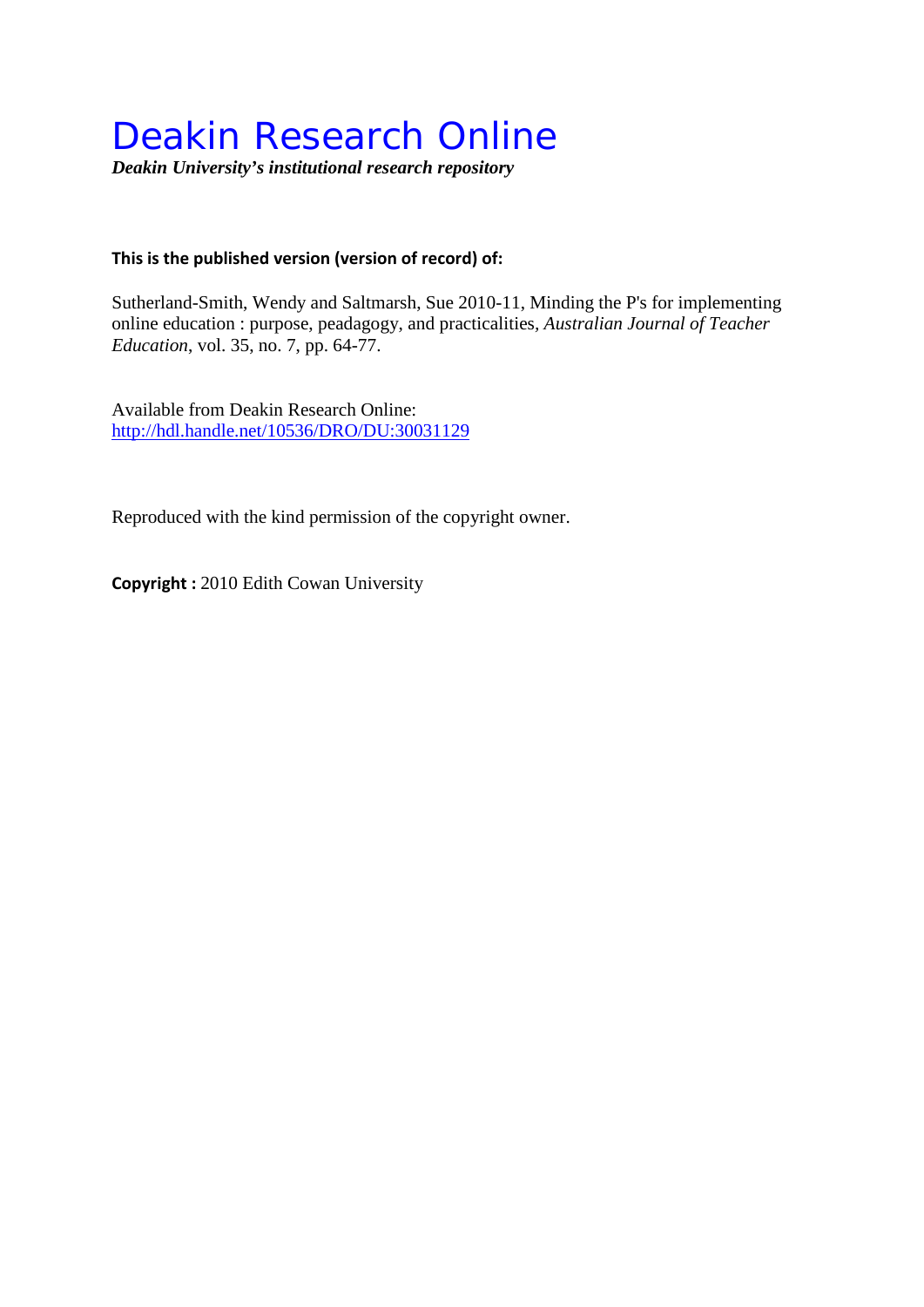# **Minding the 'P's for Implementing Online Education: Purpose, Pedagogy, and Practicalities**

Wendy Sutherland-Smith Deakin University Sue Saltmarsh Australian Catholic University, New South Wales wendy.sutherlandsmith@deakin.edu.au

*Abstract: Online education has a presence in most Australian universities, and its uptake has been broadly understood as being driven by external imperatives associated with intensive competition within the global knowledge economy. However, the implementation of online education does not take place uniformly, and tensions can arise as a consequence of the considerable variation in approaches taken by institutions, faculties, departments and individual educators. In this paper, we analyse interview data from five Australian universities to consider how senior administrators, teacher educators and educational designers interpret the drivers of and barriers to online education. Our findings indicate that there are considerable tensions between the economic considerations driving online delivery, the pedagogical approaches embraced by many teaching academics, and the practicalities associated with financial and human resource costs, technological supports and succession planning. We argue that minding the 'P's of purpose, pedagogy and practicalities can be a valuable and productive way forward for addressing ongoing issues of quality and sustainability in online education.* 

## **Background: Online Learning in the Policy Context**

Higher education is a major contributor to educational export earnings of many nations. In Australia in 2006, higher education generated revenue totalling \$15.5 billion, and in 2007, more than \$7 billion of Australia's total education export earnings were generated from the university sector (see, for example Department of Education Employment and Workplace Relations, 2008). Under knowledge economy policies (Kenway, Bullen, Fahey, & Robb, 2006), the expansion of higher education in Australia mirrors figures globally. New technologies are seen as enabling more flexible modes of delivery to increasing numbers of students both on and offshore (Bach, Haynes, & Lewis Smith, 2006; Bell, Bush, Nicholson, O'Brien, & Tran, 2002; Saltmarsh, Sutherland-Smith, & Kitto, 2008). The policy context provides an important backdrop to this study, significantly shaping what many within the sector have come to see as the underlying purpose of online education, and driving pragmatic expectations about the implementation and delivery of online educational programs.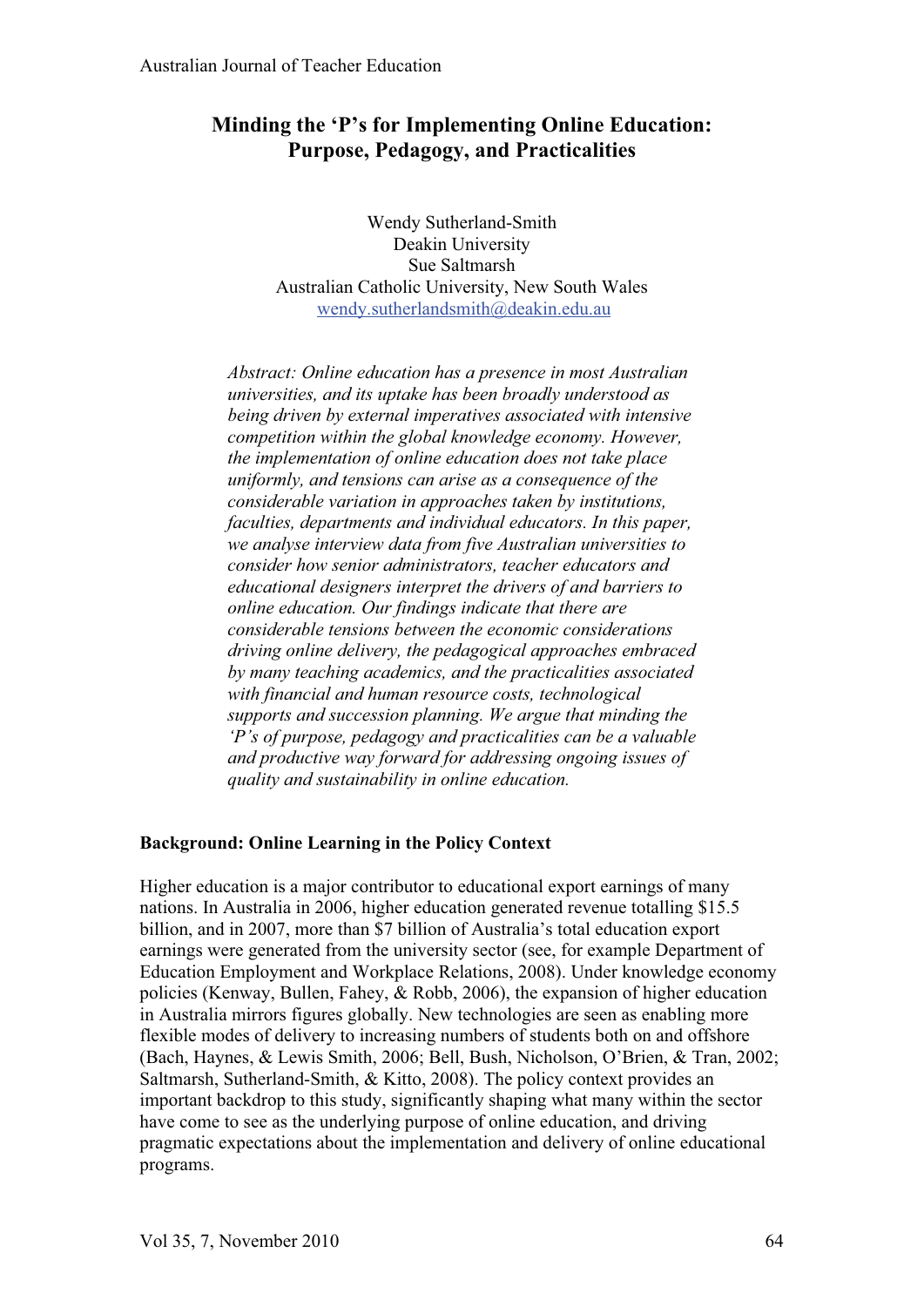For some, differences between management and staff understandings about the purposes of online delivery, as well as different orientations to pedagogy and professional values, can create tensions that act as potential barriers to the successful implementation of online university programs. This may be particularly the case in teacher education, where orientations to pedagogic practice play a significant role in the subjectivities of teacher educators (Saltmarsh and Sutherland-Smith, 2010). However, the convergence of disciplinary-specific orientations to online learning and teaching practice with government and institutional policy drivers, remains largely unexamined (Hermann, 2006; Maag, 2006; Mumtaz, 2000; Watson, 2001). This paper probes this gap in the literature, by considering how tertiary managers, teacher educators and educational designers understand policy drivers as shaping their orientations and practice. The study employed technographic methodology (Saltmarsh, Sutherland-Smith and Kitto, 2008), informed by the work of Bruno Latour (1988, 1991) and Steve Woolgar (2005), concerning what Woolgar describes as ''the apprehension, reception, use, deployment, depiction and representation of technologies'' (2005, p. 27-28). Our purpose is not to critique one group at the expense of the other, but rather to gain an understanding of how "claims about and representations of technical capability and effect'' (Woolgar, 2005, p. 28) can contribute to thinking about technology in learning and teaching contexts. In so doing, we explore how the opportunities and challenges of online program implementation and delivery are shaped by and within the policy context.

On the basis of our research findings, we argue that minding the 'P's of purpose, pedagogy and practicalities can be a valuable and productive way forward for university managers and educators alike. We note with interest that despite its widespread emergence in Australian higher education, the ongoing implementation of new online programs and approaches continues to catalyse changes in teaching and learning practices, course structures and policy agendas (Flew, 2005; Land & Bayne, 2004; Robins & Webster, 2002). Despite both the economic and pedagogic potential of online learning, a number of educators and critics caution that insufficient attention has been paid to the problems, tensions and long-term implications of learning and teaching in virtual environments (Brabazon, 2002, 2007; Selwyn, 2007). In particular, they argue that technologically-mediated learning and teaching does not take place independently of other factors, such as attitudes to change, valued expertise, reflective practice and commitments to professional learning.

Chris Bigum and Leonie Rowan (2008) have observed that the field of teacher education has been remarkably slow in the up-take of new technologies. They attribute the tendency of teacher education to 'domesticate' the technological landscape to a mindset that favours either integrating new technologies into existing practices, or, where risks or threats are perceived, to limiting or banning the technologies altogether. Thus, they argue:

An integration mindset privileges existing ways of doing things. It reflects a view of linear, manageable change and, to date, has allowed teacher education

and schools to keep up technical appearances. (Bigum and Rowan, 2008, p. 247) This view is consistent with our own research findings, and as we have noted elsewhere in relation to this study (Saltmarsh and Sutherland-Smith, 2010), the personal attachments and emotional investments associated with professional approaches pedagogy play an important part in determining educators' approaches to online teaching. Together, such factors play an important role in many facets of both ICT use and subject specific learning cultures (Mumtaz, 2000; Watson, 2001).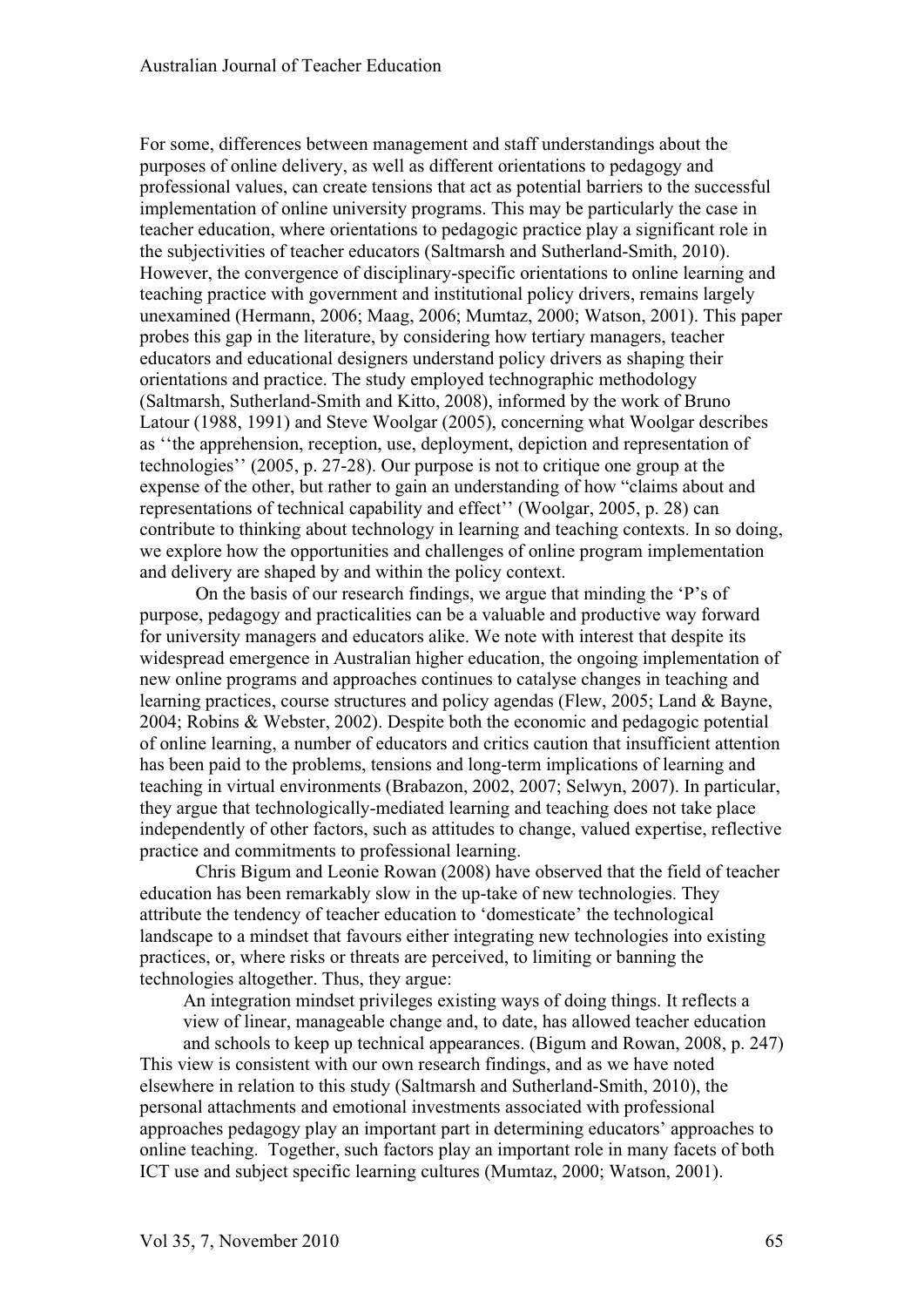In Australia, changing university course delivery modes in many faculties pertain to increased enrolments and different patterns of student participation, often resulting in shifts toward flexible modes of study. For example, enrolments in Australian tertiary education increased by 33 per cent between 1995 and 2003 (Organisation for Economic Cooperation and Development [OECD], 2007, p. 3). Australian undergraduate taxpayer-supported places increased by ten per cent between 1996 and 2005, with overseas students representing approximately 25 per cent of the 957,176 students enrolled in 2005 (OECD, 2007, p.x). In addition to increased numbers of students are increased numbers of offshore enrolments. For example, in 2005, the Department of Education, Science and Technology reported that nearly 64,000 overseas students enrolled in Australian universities were studying offshore, representing 27 per cent of the total overseas students and more than double the number enrolled offshore in 2000 (OECD, 2007, pp. xiii–iv). Such figures give an indication of the significance of research into online learning and of the importance of developing more sophisticated ways of analysing the barriers and facilitators to its widespread uptake as a mainstream mode of delivery. Whilst acknowledging that offshore study does not necessarily equate to online study, increasingly the delivery of education for students studying within the nation and outside it, includes a substantial online component (Saltmarsh, Sutherland-Smith, & Kitto, 2008).

In Australian universities, enrolments have increased, but of specific interest to governments and university management are the well-documented changing patterns of participation and student profiles. For example, there has been a marked increase in student preferences for flexibility, such that in 2004–2005, 45 per cent of domestic students had attendance patterns other than internal full-time (OECD, 2007). Additionally, increasing numbers of full-time students are also in paid employment, with a nine per cent increase recorded between 1994 and 1999 (Bell, Bush, Nicholson, O'Brien, & Tran, 2002). Recent figures suggest that more than 70 per cent of fulltime undergraduate students work during semester (Bradley, 2008), while "over half of undergraduate and postgraduate part-time students indicated that their work commitments adversely affected their performance at university, causing them to miss classes. (James, et al, 2007, cited in Bradley, 2008, p. 50-51). These demographic shifts contribute to increasing consumer demand for high quality university opportunities that enable students to meet complex workplace, family and lifestyle commitments.

The Australian federal government recognises the significance of online education as a means of enabling universities to address the needs of these rapidly changing and expanding student cohorts (Department of Education Science and Training, 2005). In particular, information and communications technology infrastructure that improves "the cost-effectiveness and quality of educational delivery" (Department of Education Employment and Workplace Relations, 2006, p. 26) constitutes one of the four major areas targeted for capital development by the Australian Federal Government, which in 2006 approved the allocation of \$22.9 million in 2007 and \$70.9 million in 2008 and 2009. There is also acknowledgement that more research is needed to understand the complex curricular, pedagogical and cultural issues that remain unaddressed in online education (Bell, et al., 2002; Organisation for Economic Cooperation and Development, 2007). The change of federal government in 2007 introduced additional commitments to both education and online learning technologies. The Joint Ministerial Statement for ICT in Australian Education and Training (2008-2011), which was subsequently endorsed by the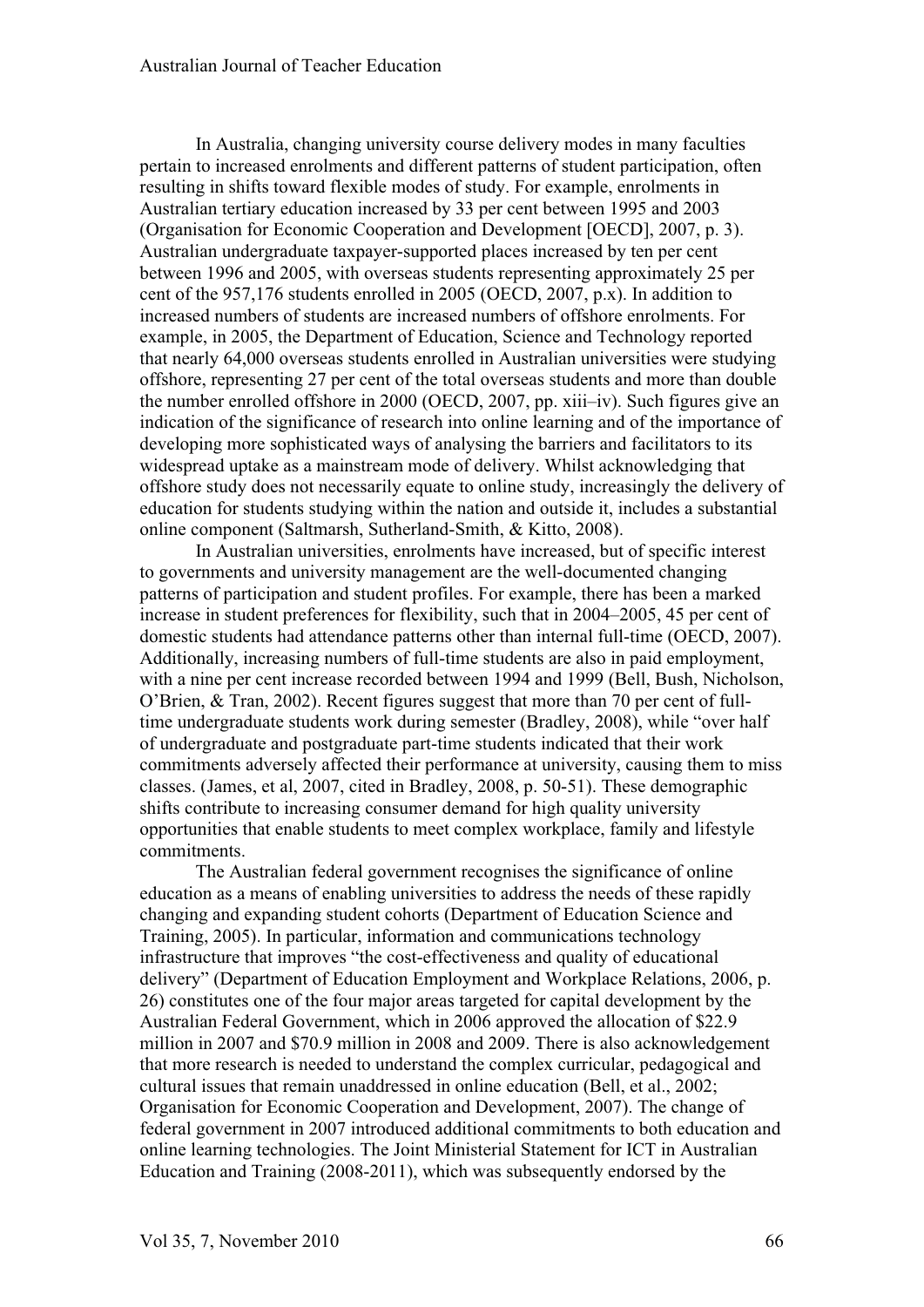Ministerial Council on Education, Employment, Training and Youth Affairs and the Ministerial Council for Vocational and Technical Education, commits to:

National, cross jurisdictional and cross sectoral approaches through the Australian ICT in Education Committee to address the ICT enablers of technology rich learning environments: developing educators' capabilities; access to computers and ICT equipment; secure and robust infrastructure, including broadband; systems and architectures that support access, transfer and sharing of information within and between institutions; and affordable access to appropriate online learning resources.

(URL:http://www.aictec.edu.au/aictec/webdav/site/standardssite/shared/JMS on ICT in Australian Education and Training.pdf )

In addition to these commitments, the Joint Ministerial Statement cited above acknowledges that leadership will be a key to achieving stated intentions of creating flexible learning environments and supporting educators to enhance their ICT capabilities. As will be discussed in the following sections of this paper, however, our study shows that factors such as a lack of succession planning and insufficient understanding of teacher attitudes and professional values to online learning and teaching continue to contribute to reduced success in achieving sustainable online course delivery.

#### **Background Notes Regarding to the Study**

The research findings analysed here are drawn from a qualitative comparative study conducted from 2008-2009 in the education faculties of five Australian universities, all delivering undergraduate teacher education programs either 'fully online' or 'web dependant' (Bell et al., 2002, p.37). Following ethics approval, three to four interviews were conducted at each site within the education faculty. Participants included each faculty's Associate Dean of Teaching, who would usually have responsibility for overall program delivery in the faculty; one or two academics involved in design and delivery of online undergraduate teacher education courses; and the educational software designer responsible for the technological aspects of program delivery. Interview questions centred on key aspects of policy decisions and their implementation with respect to online learning and teaching, as well as key factors seen by participants as impacting on the effectiveness of online curriculum practices. Participants were also asked to comment on ways in which academic and professional values relevant to teacher education are developed in online teaching spaces. Subjects being taught online by the academics we interviewed covered a range of topic areas, but were not primarily connected to practicum units.

Interviews were digitally recorded and transcribed. Transcripts were deidentified, and the names of institutions and participants are represented here by the use of pseudonyms. Data were coded by theme using N\*vivo qualitative software. Themes emerging from the study included institutional priorities, technical challenges and supports for staff, pedagogic approaches, and professional values and identities. Interviews within each institution, including participant descriptions of key issues and events, were compared for accuracy. This was supplemented by additional observational notes pertaining to each site, and, where available, examination of relevant university policies. In analysing factors that participants in our study spoke about as significantly shaping online educational delivery, we identified key disjunctions in the ways that participants viewed the purposes of online education.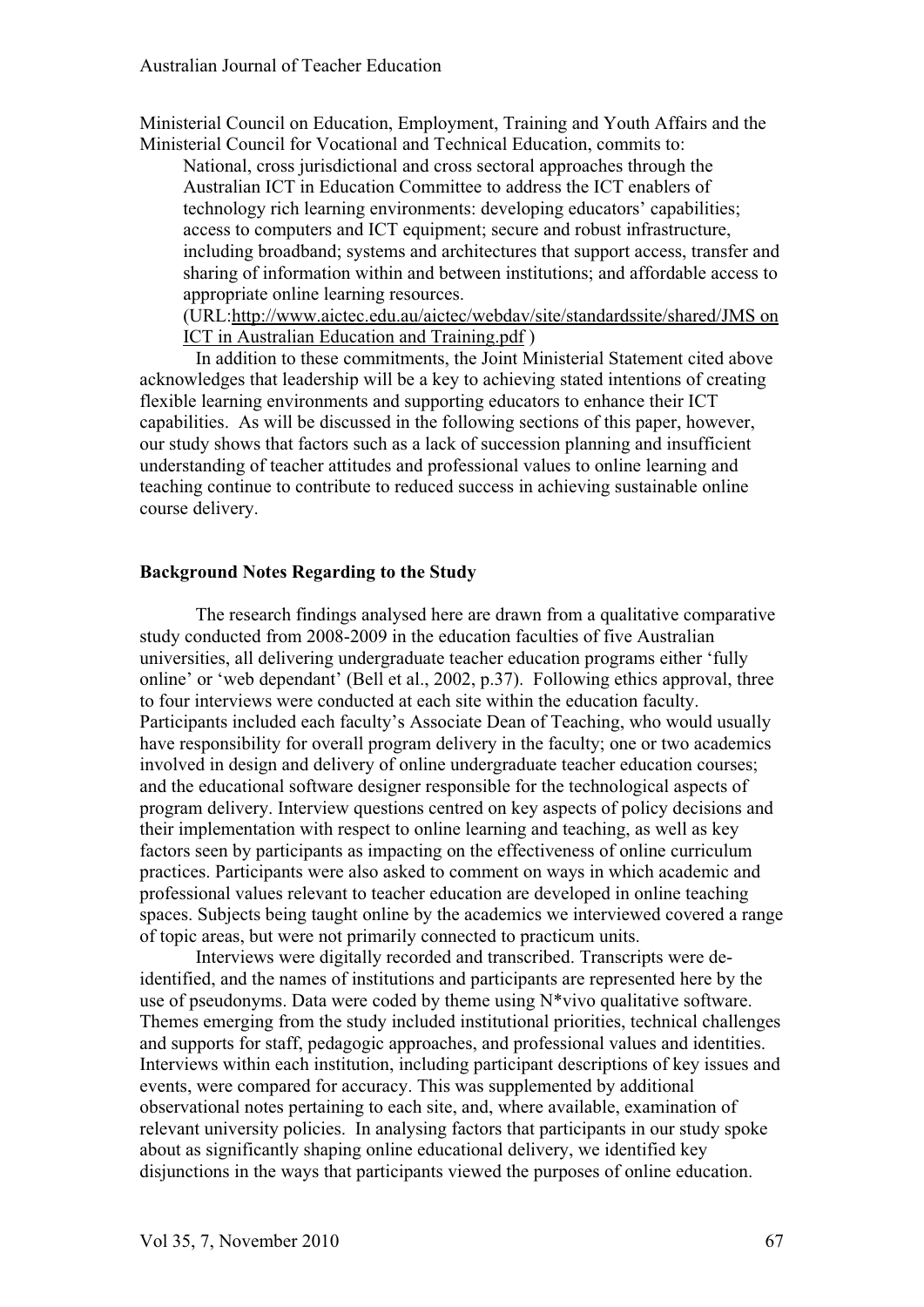These views in turn are understood here as significantly shaping and shaped by participants' orientations to pedagogy, and the professional values to which they subscribe. Each of these is analysed in the following sections, in dialogue with participants' views about the policy context already outlined.

#### **Purpose: Tensions Between Product and Practice in Online Education Delivery**

A key theme emerging from our study is the disjunction between managerial views of the purpose and benefits of online education and the views of academics teaching in those spaces. In an intensely competitive climate, academics responsible for online course delivery often voiced concern about the tensions between meeting the learning needs of students, and the economically oriented demands of tertiary institutions, whereas managers generally spoke of such tensions as indicative of teaching practices that no longer served the purpose of meeting market demand for online education. The managers were keenly aware of commercial pressures to compete in the global education marketplace, and in turn oriented their goals pertaining to online education toward having a complete educational product that can be offered in the local and global marketplaces. Other market drivers such as implementing online technologies as an indication of university courses being flexible, efficient and relevant were also mentioned. Larreamendy-Joerns and Leinhardt (2006), state that 'universities attempt to seize the online market with the expectation of expanding their reach, increasing revenues' and utilising online education as 'both a medium and a message of educational innovation' (p.571). Managerial focus on the need for commercially available educational product is illustrated by one senior administrator's comment that:

> From a faculty point of view, it's nice to have the product on the shelf …and when you drill down in, you know, you've got your readings and your activities and your assessment items and so on…So from a management point of view, getting that out of lecturers heads and getting it into some sort of format which we could call it product if you like, is not a bad idea, because you often get people who think of curriculum in that way, you know, people internationally, overseas, and so on, who think of curriculum that way and want to come and buy it. And when we are approached like that as a faculty, you think, well, they want to buy something off the shelf. (Gerry, senior management, interview #3, 2008).

Gerry also added that educational products must be complete; with a view to being 'market ready' in a format that readily meets the expectations of consumers. Academics are constructed, in Gerry's account, as repositories of information, which must in turn must be processed, packaged and marketed by faculties and institutions for online delivery. In this view, curriculum, pedagogy and assessment are not seen primarily as processes in which students participate, but rather are transformed into a saleable product that can be selected and purchased from 'off the shelf'.

Managers of learning and teaching in other institutions expressed similar views that academics must accept the need for increased online course offerings and adjust to supporting faculty or university driven market-oriented teaching initiatives. A senior faculty manager from another university, Kim, observed that academics in her institution, 'see the writing on the wall' as online learning has 'been a huge push by the faculty… you can't get out of it, it has to happen' (Kim, senior manager,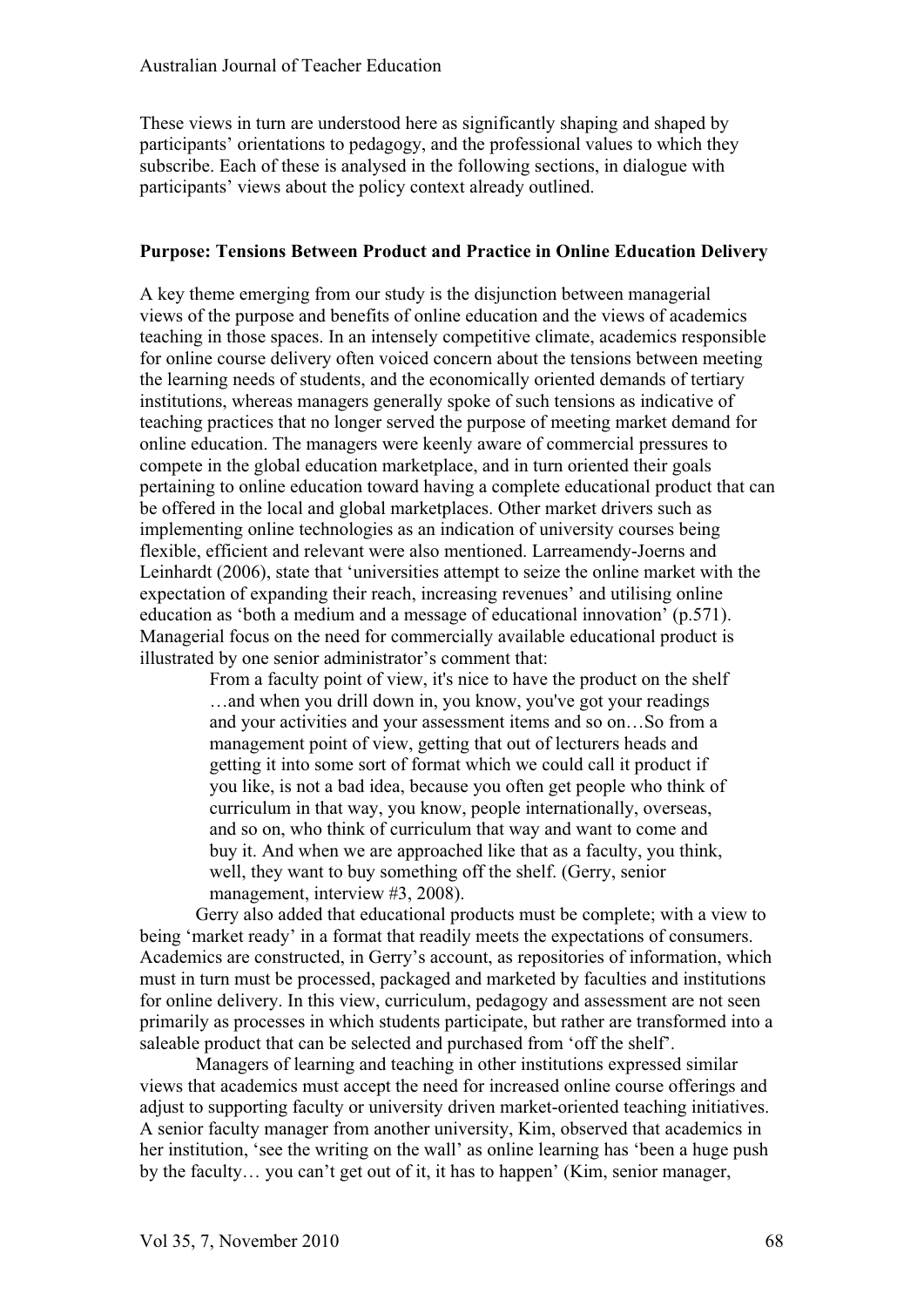interview #9, 2008). In Kim's view, institutional viability in the intensely competitive tertiary sector is dependent upon adequately addressing the demands of the marketplace. In an institution where student enrolments in some other faculties were declining, enrolments had increased in Kim's department with the introduction of online courses. Because of the perceived imperative to maintain student numbers via online offerings, she considers that reluctance or refusal of staff to work in online environments as 'a performance issue' and accepts that her institution's decision to incorporate online learning 'has been driven not by philosophy – but certainly by a strategic decision' (Kim, senior manager, interview #9, 2008).

Kim's words constitute a dire warning for staff contesting wholesale uptake of online learning focussed on corporate ideals. Similarly, Gerry maintains that it is not up to individual academics to dispute the incorporation of online learning because 'the reality is, you've got to engage with it because it's not going away' (Gerry, senior manager, interview #3, 2008). The managers we interviewed generally acknowledged the conceptual, temporal and ideological demands that shifts toward online delivery placed on individual academics, and some had invested additional resources such as technical support and training in order to facilitate the transition. However, they also maintained compliance requirements associated with adopting and adequately performing within the online educational environment (Bell, et al, 2002) with the express purpose not of addressing pedagogical needs, but rather of meeting market demand. As Larreamendy-Joerns et al observe, 'business models may dissociate, in the name of efficiency, course conceptions and development from their pedagogical enactment' (2006, p.583).

By comparison, the teacher educators who participated in the study placed much greater emphasis on the importance of learning relationships in their accounts of implementing online education. Typically, they voiced concern that particular pedagogical approaches may be compromised in online settings. A number argued that the crucial elements of learning and teaching are not located within, and cannot be experienced through, pre-packaged product content. Instead, they constructed the success of learning and teaching as integral to and dependant upon the quality and engagement of the pedagogic encounter (Saltmarsh and Sutherland-Smith, 2010) For those who were positively inclined toward using online modes of delivery, student learning was seen as best facilitated through multiple opportunities to explore options and share learning experiences with peers in the online space. For example, Jack is a senior academic who describes some activities with students while using Second Life as a virtual teaching space:

…we actually did excursions in Second Life where from the tutorial room we would actually go off to a place where they were showing simulations and they would see how simulations could be used in a Second Live environment, and we would go somewhere else where we could look at where online role playing could be used and use those activities as discussions starters around the actual readings…(Jack, interview # 8, 2008)

…we're just looking at different tools that can be used for various things…all throughout the environment there's a whole lot of little break out rooms, here is quite a large one for people to sit on, this one moves which is…but they could go off and say they actually like being able to go off different places in the environment and have discussions well away from everybody else…(Jack, interview  $\# 8, 2008$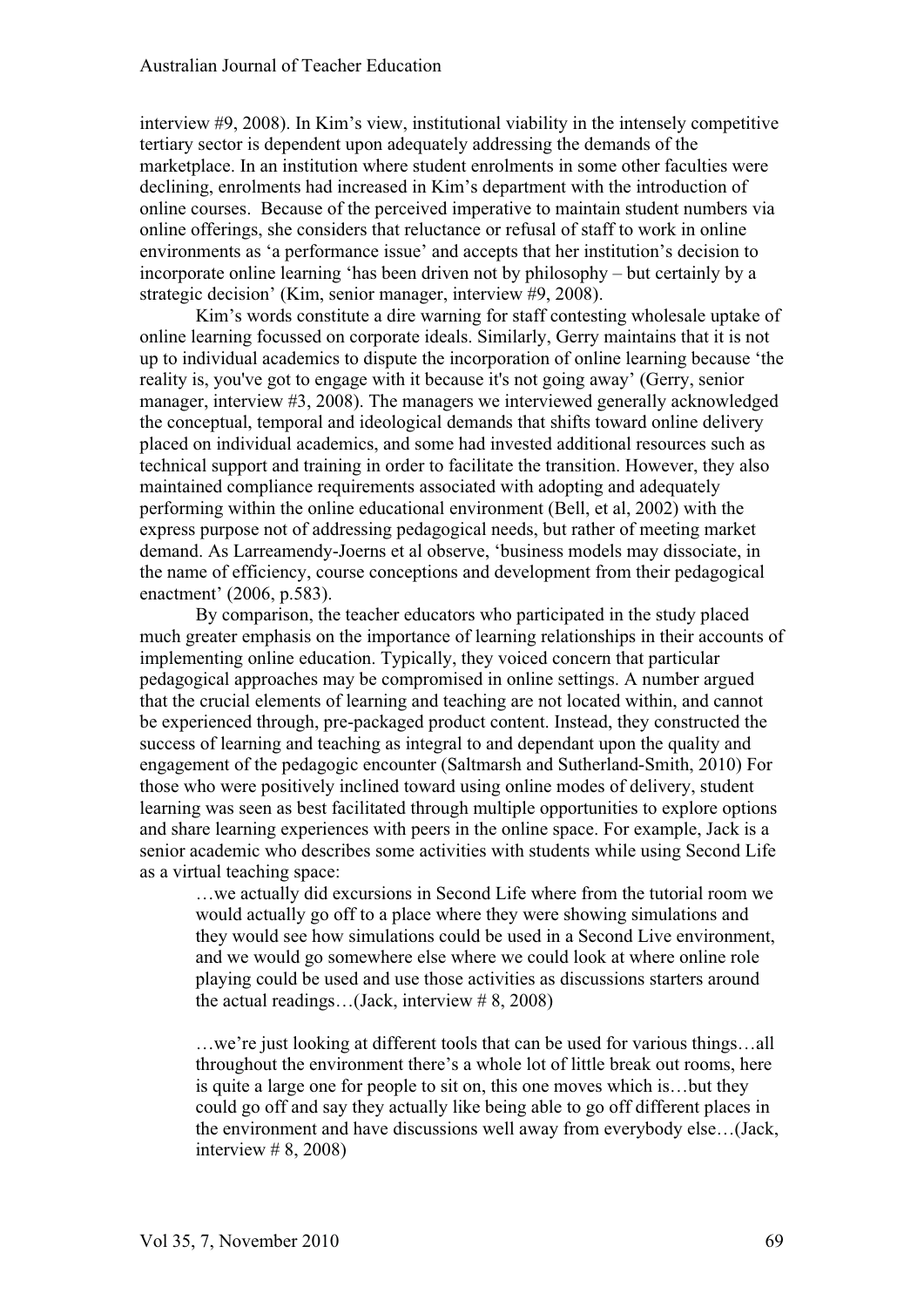For participants who were more sceptical about online education, the online environment was not seen as conducive to the high levels of student interaction, student-centred learning and authentic task discussion that they considered most important elements of pedagogy.

#### **Pedagogy: Approaches to Online Learning and Teaching**

In contrast to managerial concerns with the development of commercially viable educational products, the participants in our study who were teaching in online environments concerns focused on the quality of student learning experiences in the online environment. These participants saw their teaching practice as shaped primarily by philosophical and pedagogical, rather than political, drivers. In particular, they spoke at length about efforts to engage students in quality learning opportunities and ensure that their teaching approaches continue to reflect studentcentred learning. While generally sceptical of political and economic motivations for the introduction of online education, the academics we interviewed expressed openness, and in some cases a very strong commitment to, exploring the potential that teaching online offers.

Creating opportunities for students to engage in social interaction and collaborative activities, and encouraging a diversity of perspectives and dynamic exchange, were seen as essential elements of effective pedagogy. Overwhelmingly the academics we interviewed considered teaching online to be more demanding than in face-to-face classrooms. Reasons cited for this included the perception of online learning spaces as impersonal, potentially isolating and seemingly disengaged from embodied interaction, concerns they applied to the experience of both students and teaching staff. As we have written elsewhere (Saltmarsh and Sutherland-Smith, 2010), beliefs about pedagogy can be a significant means by which teacher educators construct professional and personal identities. It is perhaps not surprising, then, that there was a tendency amongst these participants to see their role as bridging the perceived divide that exists in the space of technological mediation.

Marty, for example, who is an experienced online teacher, uses the online virtual world, Second Life, as a pedagogical tool. However, he is wary of virtual spaces within Second Life that mimic offline teaching spaces, seeing these as potentially working against the notion of learner creativity that he is endeavouring to foster:

I deliberately don't use classrooms and places like that [in Second Life]…so trying to break down that very notion that learning occurs in this set space, you know, learning occurs in the classroom or in the lecture theatre, you know that there seems to be an assumption that learning doesn't happen outside that, in a formal sense, that you know, everything else is just stuff. (Marty, teacher educator, interview #2, 2008) Instead, Marty encourages students to build more interactive spaces in Second

Life, which he sees as stimulating learning exchanges. He sees exchanging ideas, developing broad technical skills and communicating effectively in collaborative contexts as important aspects of online pedagogical practice. He says, 'I see my role as engaging the students with this domain, not leading the charge or giving them the answers, and by doing that, they're forming their own support communities'. For Marty, student experimentation enables students to direct their own learning objectives.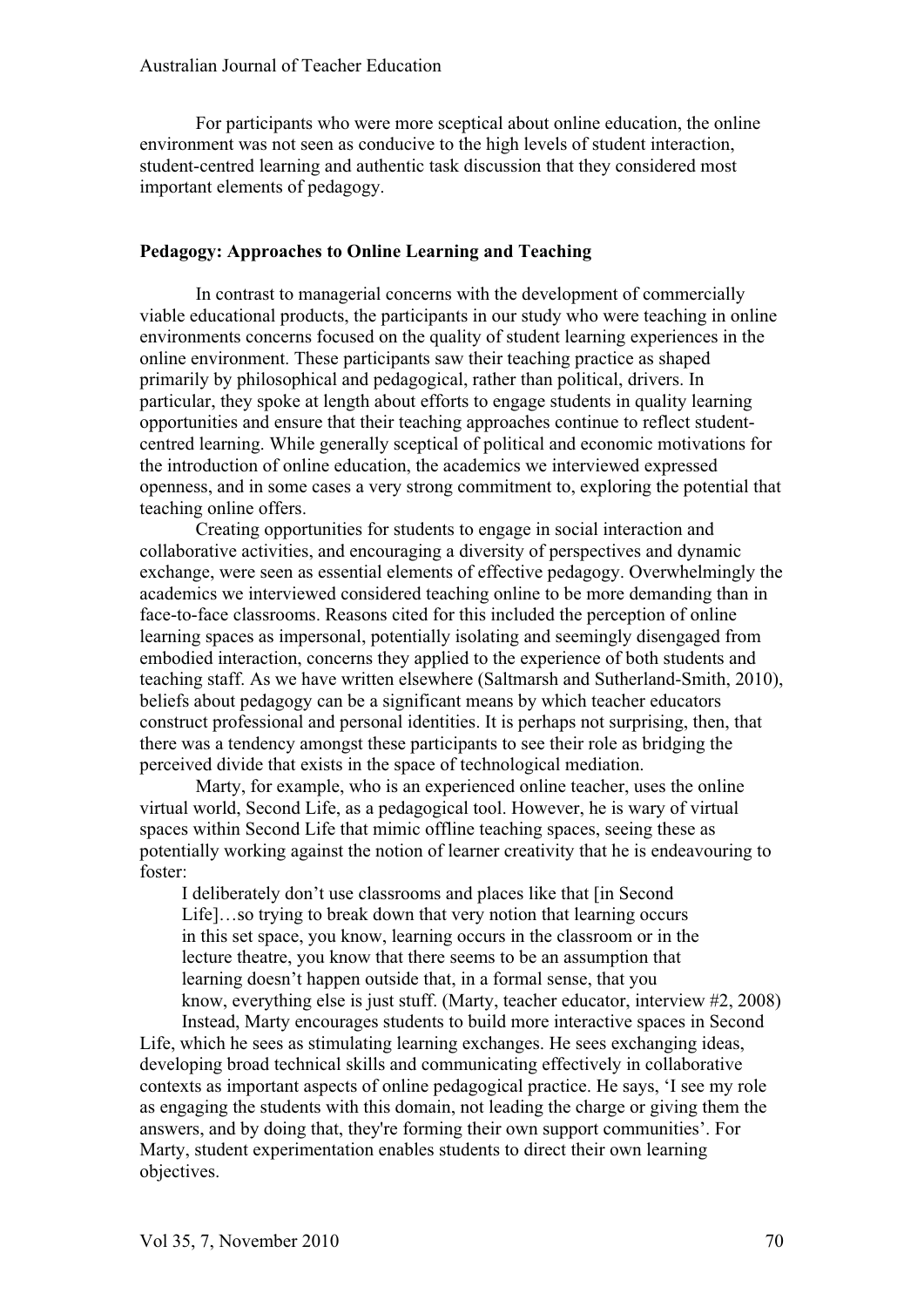The potential for student creativity in virtual environments is also a theme reiterated by Jack, for whom the pedagogic focus needs to be on students working 'to create activities that will assist others to learn various things or to share their knowledge or share their research projects' (Jack, interview #8, 2008). Like Marty, Jack uses collaborative assessment tasks based on research and interactive assessment design that is driven by students. The emphasis that both of these educators give to collaborative pedagogical practices; learner experimentation and co-production of knowledge, bear little resemblance to managerial concepts of online education as a pre-packaged course product. This is not to suggest that the managers in our study are opposed to or unsupportive of such approaches—indeed, we note that despite being keenly attuned to policy and economic drivers, a number of the senior managers we interviewed had supported extensive programs for professional development with a view to ensuring the quality of online educational programs. Rather, we are suggesting that there is a considerable disconnect between the language of online education as part of institutional positioning within a market sector and discourses of pedagogy predicated on creativity, flexibility and experimentation understood as most beneficial for learner engagement in online environments.

Not all of the teacher educators in our study appeared as comfortable with online teaching and learning as Marty and Jack. Carol, for instance, voiced concerns about what she described as a perceived loss of personal contact when teaching online:

In the on-line environment I'm really conscious that I don't have body language and I don't have nuance in tone of voice … generally speaking in an on-line context you have fewer resources, there's less streams of information that give you a sense of a person and what the person's interests and interaction and needs are. (Carol, teacher educator, interview #7, 2008)

Like others in our study who expressed deeply held personal attachments to copresent models of teaching and learning (Saltmarsh and Sutherland-Smith, 2010), Carol maintains that to offset the absence of physical presence in her online classes, she must create spaces for student communication and interaction seen as necessary for students learning relationships with teaching staff and one another. Unlike Marty and Jack, for whom online and virtual spaces offer multiple possibilities for collaboration and interaction, Carol sees online teaching as a 'stripped back' practice. While she concedes that main ideas can be communicated well in the online environment, she maintains that:

Because it is so print and symbol dependant and mediated, issues of representation and interpretation are moving through much narrower channels and so … you get the core but you miss all the peripheral stuff that shapes it. (Carol, teacher educator, interview #7, 2008)

Carol argues that purposeful, authentic tasks draw on learner's prior experience and ask them to reflect on new experiences, and that such tasks in turn assist students in overcoming what she sees as the reduced visual or linguistic signals in face-to-face learning spaces. Carol's view of face-to-face classrooms as 'the privileged scenario for learning', and that alternative spaces threaten 'the very essence of quality education', is not unusual (Larreamendy-Joerns & Leinhardt, 2006, p.572). In fact the success of online learning spaces is often measured in terms of an ability to emulate face-to-face characteristics (Panko, 2005), and particularly in the case of teacher educators whose sense of personal and professional worth are heavily invested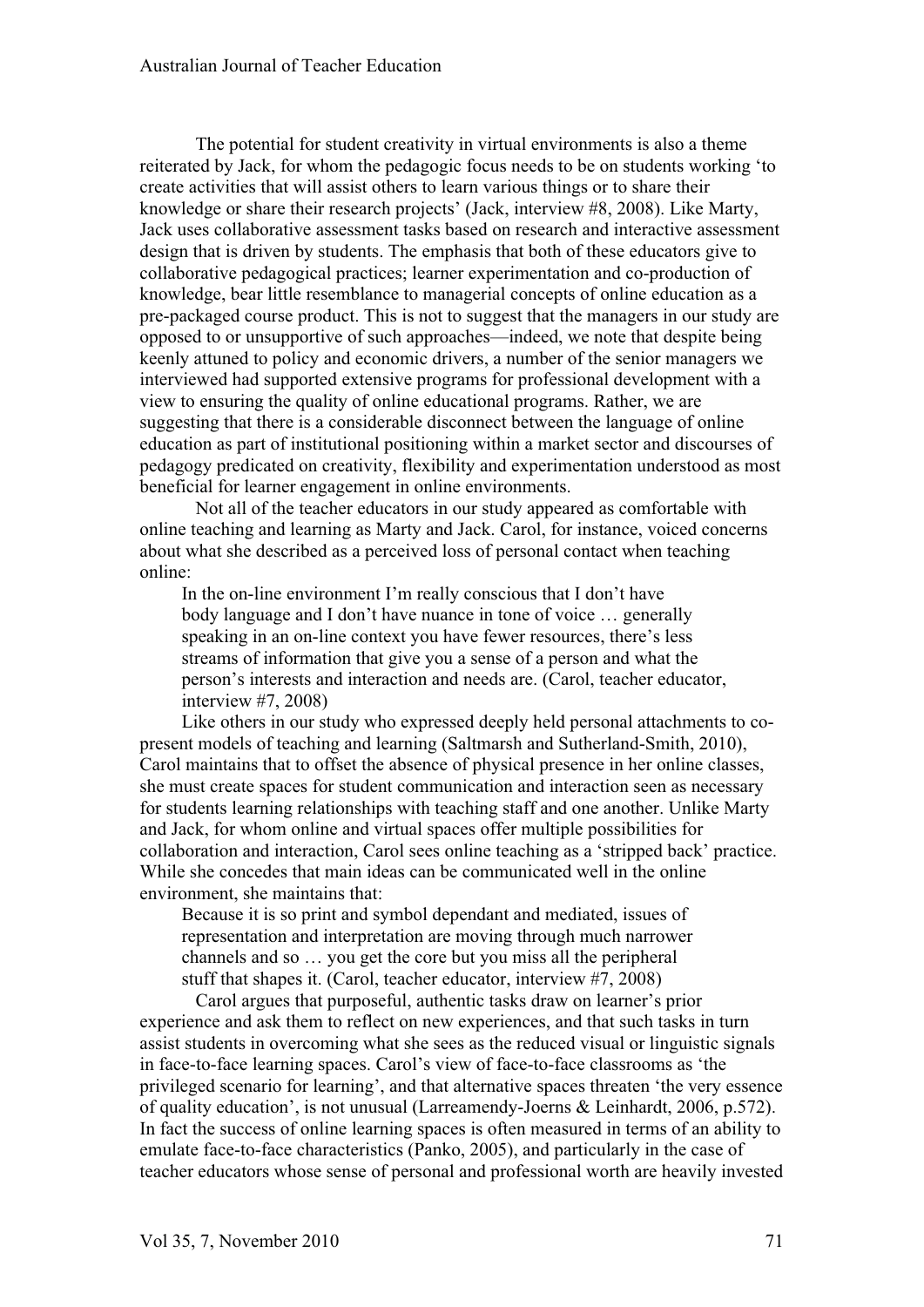in notions of pedagogy that are reliant on teacher and learner co-presence (Saltmarsh and Sutherland-Smith, 2010).

Our point here is not to support or contest any one view of pedagogy, but rather to highlight the significance of deeply held views about pedagogy to the ways in which online education is taken up, resisted, and evolves within a particular institution. That being the case, we would argue that pedagogy needs to be discursively re-situated—not as a practice that facilitates online program implementation, but rather as an a priori condition that drives it, even when it is not recognised as such.

#### **Practicalities: Time, Cost And Sustainability**

In our study, managers and academics alike expressed frustrations about the competing agendas and imperatives that shape their respective workplace responsibilities. While teaching staff generally queried the wisdom of treating online education as a product for global distribution, managers tended to see the transformation of existing teaching models into programs suitable for online delivery as pivotal to ongoing institutional viability. Irrespective of such differences, though, there agreement amongst participants about a number of practicalities that most significantly contribute to the ongoing success and sustainability of online education within a particular institution. In particular, these pertained to the ways that online teaching is valued and supported in terms of the resources devoted to it, most notably in the form of time and costs associated with workload allocation. Participants also considered strategic planning and shared goals to be important for sustaining online program delivery.

Despite rhetorics of excellence in teaching, and the interest that managers expressed in ensuring the quality of online programs, the academics we interviewed shared a sense that their personal and professional goals associated with pedagogy were not really valued by their institutions. Gerry, a senior manager, concurs:

Universities worry more about where they are in terms of research and in terms of where they sit against other universities…the reward is for managing the teaching, although they do sort of pay lip service to the creativity and the innovation of teaching through showcases…but really, when they look at the management of universities and they look at the key performance indicators of how well the faculty's doing in terms of teaching…I'm not sure that it's valued. (Gerry, senior manager, interview #3, 2008)

A key point of contention amongst the academics and educational support staff we interviewed was that whilst universities promote online teaching as a necessary activity for universities to engage in, there were numerous instances in which online teaching had been treated as a second-class pedagogical practice. Most considered that teaching is neither supported by sufficient infrastructure, nor allocated appropriate workload for the time taken to develop, teach and administer online courses. As Larreamendy-Joerns and Leinhardt (2006) observe, sustaining high quality online course delivery is jeopardised when academics deem their online teaching load 'oppressively time consuming' (p.576) and are reluctant to devote additional hours to online course preparation as it does not attract the same workload as face-to-face teaching. As we have noted elsewhere in this paper, some of the managers we interviewed had endeavoured to provide additional supports, particularly when initially introducing online programs. However, such supports were generally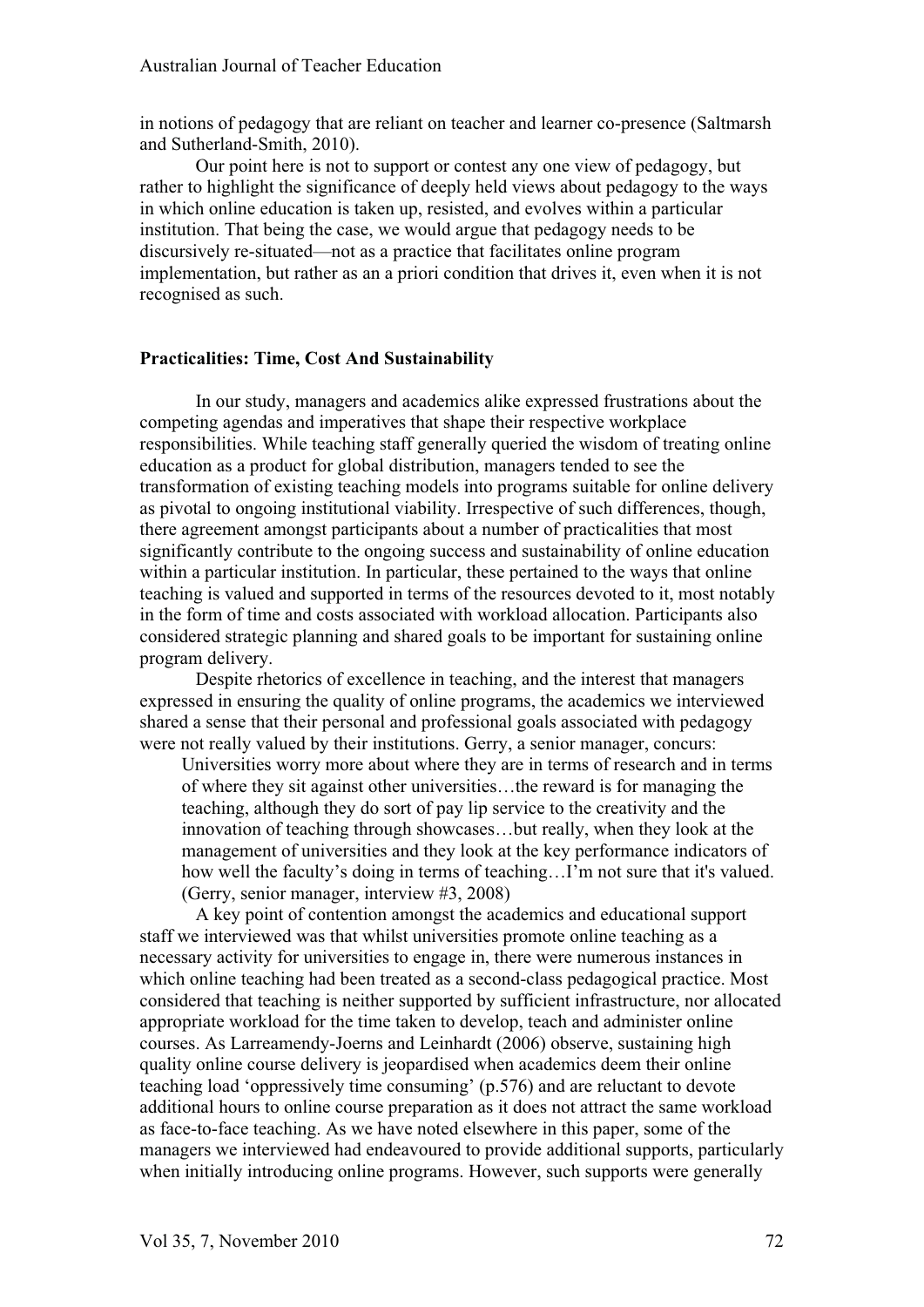seen as temporary initiatives for the purpose of easing inexperienced or reluctant staff into new roles of teaching online rather than face-to-face modes.

Despite issues such as increasing student numbers and the need to keep abreast of technological advances in order to maintain quality in online educational environments, what was less evident from these interviews was the development of longer term strategies for supporting teaching staff in ongoing ways. The teaching academics we interviewed overwhelmingly considered that while universities were eager to derive profit from online program delivery, they were less inclined to invest in technical training and support, or to employ the number of staff seen as appropriate to the task of effective online education. For example, Sarah, who co-ordinates quite a number of online courses, observed, 'The first unit that we did online that I taught had 280 students and we averaged 1000 messages a week for the whole semester' (Sarah, teacher educator, interview #5, 2008).

Sarah felt that there was a lack of appreciation on the part of management of the time constraints and personal pressure associated with a large volume of email traffic, particularly when the unit about which she was speaking was only one of the units she was involved in teaching. She considered that the faculty-wide decision to wholly embrace online learning had neither been supported logistically, nor adequately resourced. In her institution, the expectation was that academic staff would have to find ways to alter their practices in order to adjust to the increased volume of student queries, yet without any formal process of review for considering the implications of such increases on the actual quality of online educational delivery.

A senior manager at the same institution, agreed and added that the university, 'Hasn't got an e-strategy or any framework …it hasn't decided who its university cohort of students should be or could be, so it hasn't really come to grips with where it sits in the global environment' (Kim, senior manager, interview #9, 2008). Although Kim is committed to supporting the implementation of online units, she feels that the exponential growth in student enrolments in online courses means staff teaching those courses have reached breaking point in terms of coping with student queries and demands, and admits that this is not necessarily reflected in workload allocation. Kim reports having consistently argued to redress this imbalance, but considers that other managers above and below her within the faculty structure do not necessarily appreciate the additional time taken to prepare, set up and administer large cohorts of students in online environments. She noted that management appeared to 'labour under the delusion' that the software and information technical support staff had responsibility for those aspects of online education, observing that her repeated efforts to have the issue addressed had thus far been unsuccessful.

Dierdre, an educational designer from another institution, alluded to similar unresolved workload and teaching issues that she sees as creates problems for the sustainability of courses. She observed, for example, that when individual teachers who commit substantially more hours than is reflected in their workload to making online courses succeed, quit the faculty or university, there is often no one able or willing to continue online course development under similar conditions. Despite staff in her department creating a highly successful online teacher education subject, Dierdre observed, faculty management 'let it go, they ended up letting it go because as people left, they didn't quite know how to manage successive people' (Dierdre, educational designer, interview #10, 2008). The lack of succession planning spoken about by a number of staff we interviewed is a practical concern that merits much greater consideration if online learning and teaching are to continue to push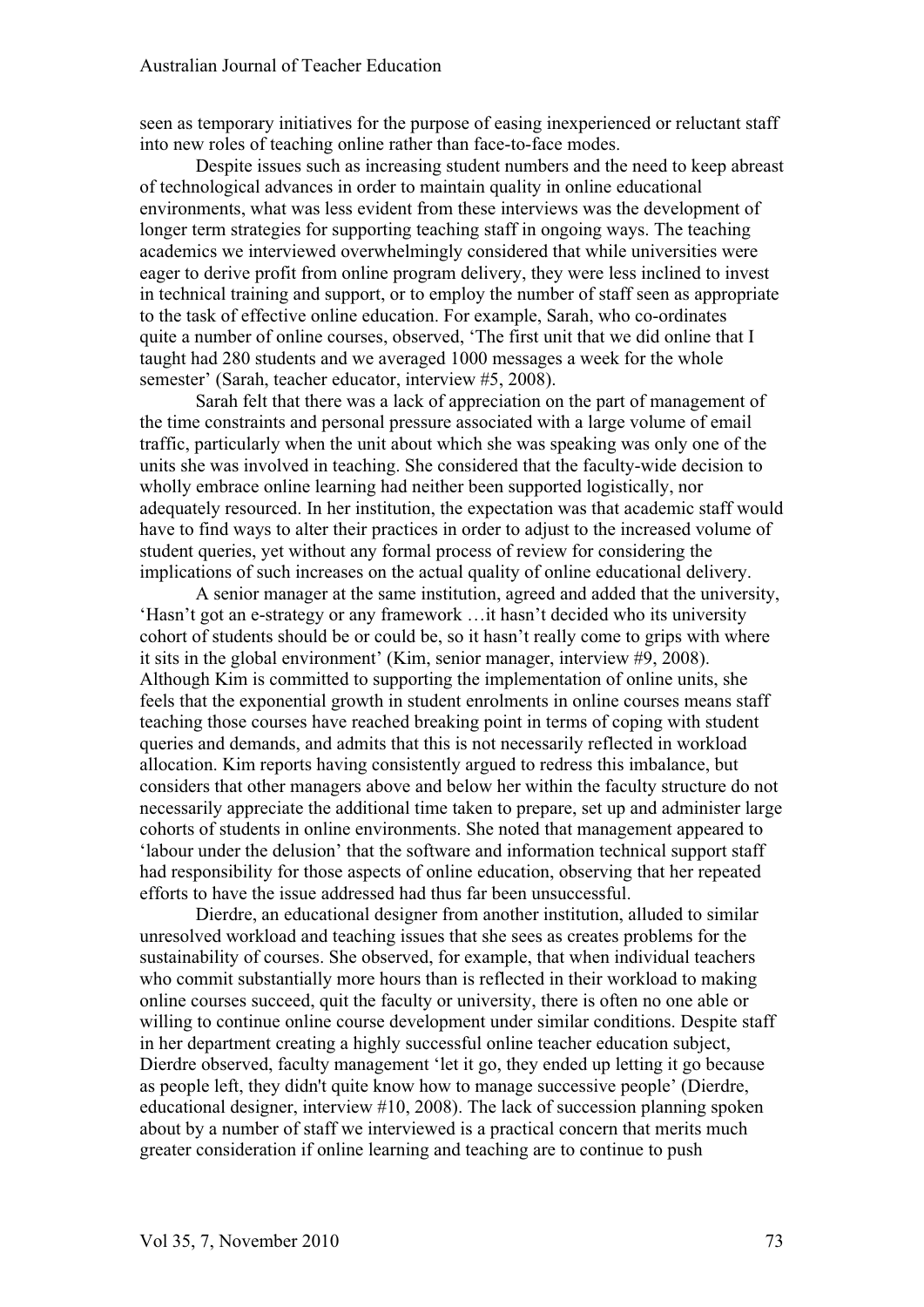innovative boundaries, as espoused in so many university mission statements and learning and teaching policies.

Some of the academics we interviewed also considered that some managers appeared to be impervious to what Dierdre calls, 'the actual, the real cost, the human resource cost' of online work. She expands on this point, saying:

Teachers had to develop their units; they had to learn how to think differently for teaching online, they had to learn the technologies, and they were very tight time frames, and you know, as I came in and observed I thought, you know, this is a huge ask of staff, and, yeah, there just seemed to be a lot of issues associated with it … everybody was working like mad and trying to come to grips all this, and there was a lot of stress, a lot of stress. (Dierdre, educational support staff, 2008 interview #10)

Engaging in dialogue about these issues is crucial for universities endeavouring to create sustainable online course delivery that meets international demands for higher education to provide courses that are: 'value adding, learnercentred, high quality, equitable, responsive, diverse, innovative, flexible, costeffective, publicly accountable and socially responsible' (OECD, Thematic Review of Tertiary Education, 2007, p.8). As the experiences of our participants highlight, pedagogic principles and commitments can be undermined and overwhelmed by external pressures that treat pedagogy and professional values as subservient to the economic interests of the institution. Attending effectively to practicalities such as the time required for program development and delivery, the actual human resource and technical costs, and the need for strategic succession planning are all crucial to producing and maintaining quality online education.

#### **Conclusion: Minding the 'P's**

This paper highlights significant issues confronting the delivery of online programs in Australian teacher education, and argues that from policy through to implementation, there is a need for policy makers, managers, and academic staff alike to carefully attend to the purpose, pedagogy and practicalities associated with online education. At the policy level, we would suggest, there is a need for alternatives to economically and politically driven motivations for online education. As several academic participants in our study pointed out, education conceived as a marketable product often fails to deliver the expected outcomes, precisely because the purpose of education is understood by students and educators alike as extending beyond that of commercial transaction. However, such views operate in tension with the imperatives perceived by managers (many of whom have themselves worked as teaching academics) to be driving institutional moves toward online education.

With regard to pedagogy, our data suggest that the pedagogic orientations and approaches taken by staff play a significant part in the success or otherwise of online program delivery (Saltmarsh and Sutherland-Smith, 2010). We would argue that there is a need for greater recognition at all stages of online program development, implementation and delivery about the extent to which staff identities and professional values act as barriers to, or facilitators of, innovative and professionally relevant online courses is crucial. Indeed, pedagogy is an important factor in academics' interpretation and implementation of policies framing learning outcomes and graduate attributes. Greater understanding of and responsiveness to the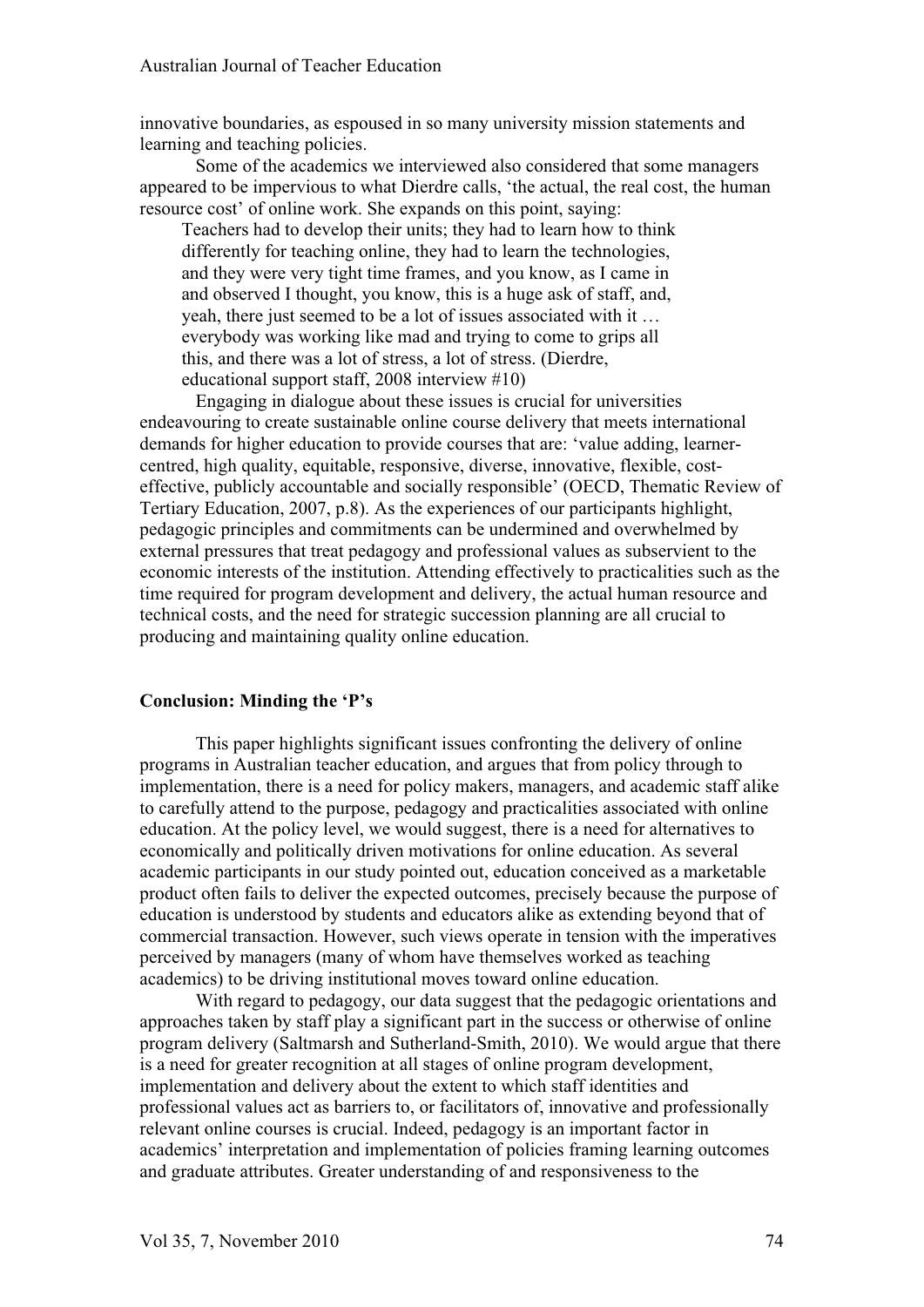significance of academics' pedagogic orientations, practices and values on the part of university management and policy makers would be an important step in understanding what works and what doesn't in online education. Further, such understandings are crucial for stimulating much needed discussion about new ways of approaching online delivery in a continually changing sector.

Finally, the view taken here and supported by the findings of this study, is that practicalities associated with human resources, technical support services and succession planning must be given far greater priority in the Australian university sector. This is necessary for achieving departmental consistency over time with respect to the online program delivery, as well as for safeguarding the quality and sustainability of online programs. An important part of succession planning includes greater acknowledgement actual human resource cost of developing and delivering online units of study. Without such acknowledgement, and a commitment to addressing its implications, university educators will continue to struggle with unrealistic and exploitative demands, and university managers will struggle to generate enthusiasm and innovation amongst the academic and support staff for whom they have responsibility. In short, we argue, on the basis of these findings, that minding the 'P's of online education—purpose, pedagogy and practicalities—can provide a helpful starting point for productive dialogue between teachers, policymakers and management, and provides the foundation for developing and sustaining quality online learning and teaching environments.

#### **Acknowledgements**

This research was funded by the Gippsland Small Grant Research Support Scheme at Monash University, which the authors acknowledge with appreciation. We also thank participants who generously contributed their time and insights in interviews.

## **References**

- Australian Information and Communications Technology in Education Committee (AICTEC) (2008) *Joint Ministerial Statement on Information and Communications Techology in Australian Education and Training*. Canberra: AITEC.URL:http://www.aictec.edu.au/aictec/webdav/site/standardssite/shared /JMSonICTinAustralianEducationandTraining.pdf
- Bach, S., Haynes, P., & Lewis Smith, J. (2006). *Online Learning and Teaching in Higher Education*. London: Open University Press.
- Bell, M., Bush, D., Nicholson, P., O'Brien, D., & Tran, T. (2002*). Universities Online: A Survey of Online Education and Services in Australia.* Canberra: Commonwealth Department of Education, Science and Training.
- Bigum, C. and Rowan, L. (2008) Landscaping on shifting ground: teacher education in a digitally transforming world, *Asia-Pacific Journal of Teacher Education,*  36 (3): 245-255
- Brabazon, T. (2002). *Digital Hemlock : Internet Education and the Poisoning of Teaching.* Sydney: UNSW Press.
- Brabazon, T. (2007). *The University of Google: Education in the [post] Information Age.* Aldershot, UK: Ashgate.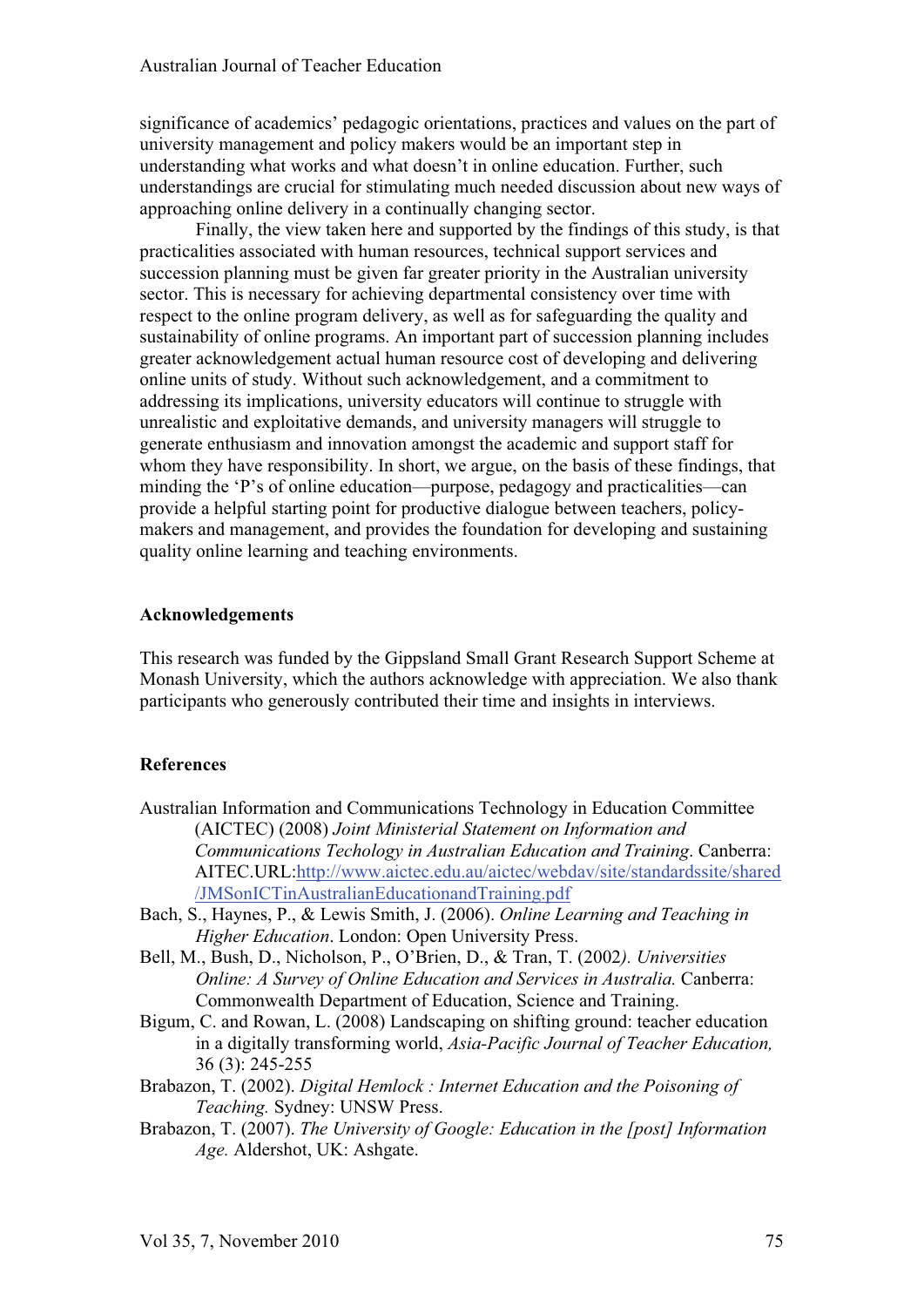- Bradley, D., Noonan, P., Nugent, H. and Scales, B. (2008) *The Review of Australian Higher Education: Final Report.* Canberra, ACT: Commonwealth of Australia.
- Department of Education Employment and Workplace Relations (2006). *Higher Education Report 2006*. Canberra: Commonwealth of Australia.
- Department of Education Employment and Workplace Relations (2008). *Review of Australian Higher Education: Discussion Paper June 2008*. Canberra: Commonwealth of Australia.
- Department of Education Science and Training (2005). *Our Universities: Backing Australia's Future*. Canberra: Department of Education, Science and Training.
- Flew, T. (2005). *New Media: An Introduction* (2nd ed.). South Melbourne: Oxford University Press.
- Hermann, M. (2006). Technology and reflective practice: the use of online discussion to enhance postconference clinical learning. *Nurse Educator*, 31(5), 190-191
- James, R., Anderson, M., Bexley, E., Devlin, M., Garnett, R., Marginson, S. & Maxwell, L. (2008) *Participation and equity: A review of the participation in higher education of people from low socioeconomic backgrounds and Indigenous people*. Canberra, ACT: Universities Australia.
- Kenway, J., Bullen, E., Fahey, J., & Robb, S. (2006*). Haunting the Knowledge Economy.* London: Routledge.
- Land, R., & Bayne, S. (Eds.). (2004). *Education in cyberspace.* London: Routledge.
- Latour, B. (1988). *Science in Action: How to Follow Scientists and Engineers Through Society*. Cambridge, Massachusetts: Harvard University Press.
- Latour, B. (1991). Technology is society made durable. In J. Law (Ed.), *A Sociology of Monsters: Essays on Power, Technology and Domination*. London: Routledge.
- Larreamendy-Joerns, J. & Leinhardt, G. (2006) Going the distance with online education. *Review of Educational Research* 76, no.4: 567- 605.
- Maag, M. (2006). Nursing students' attitudes toward technology: a national study. *Nurse Educator*, 31(3), 112-118.
- Mumtaz, S. (2000). Factors affecting teachers' use of information and communications technology: a review of the literature. *Journal of Information Technology for Teacher Education,* 9(3), 319-342.
- Organisation for Economic Cooperation and Development (2007). *Thematic Review of Tertiary Education: Country Background Report, Australia.* URL:http://www.oecd.org/dataoecd/51/63/38759818.pdf
- Panko, M. (2005). Teaching beliefs and the practice of e-moderators: Presage, process and product. In A. Brew & C. Asmar (Eds.), *HERDSA Conference 2005 'Higher education in a changing world'* (CD Rom ed., Vol. 28: 372- 380). Sydney: HERDSA Inc. Paper presented at the 2005 HERDSA Annual Conference, 3-6 July, Sydney.
- Robins, K., & Webster, F. (2002). *The Virtual University: Knowledge, Markets and Management.* Oxford: Oxford University Press.
- Saltmarsh, S., Sutherland-Smith, W., & Kitto, S. (2008). Technographic research in online education: context, culture and ICT consumption. *Asia-Pacific Journal of Teacher Education*, 36(3), 179-196.
- Selwyn, N. (2007). Curriculum online? Exploring the political and commercial construction of the UK digital learning marketplace. *British Journal of Sociology of Education*, 28(2), 223–240.